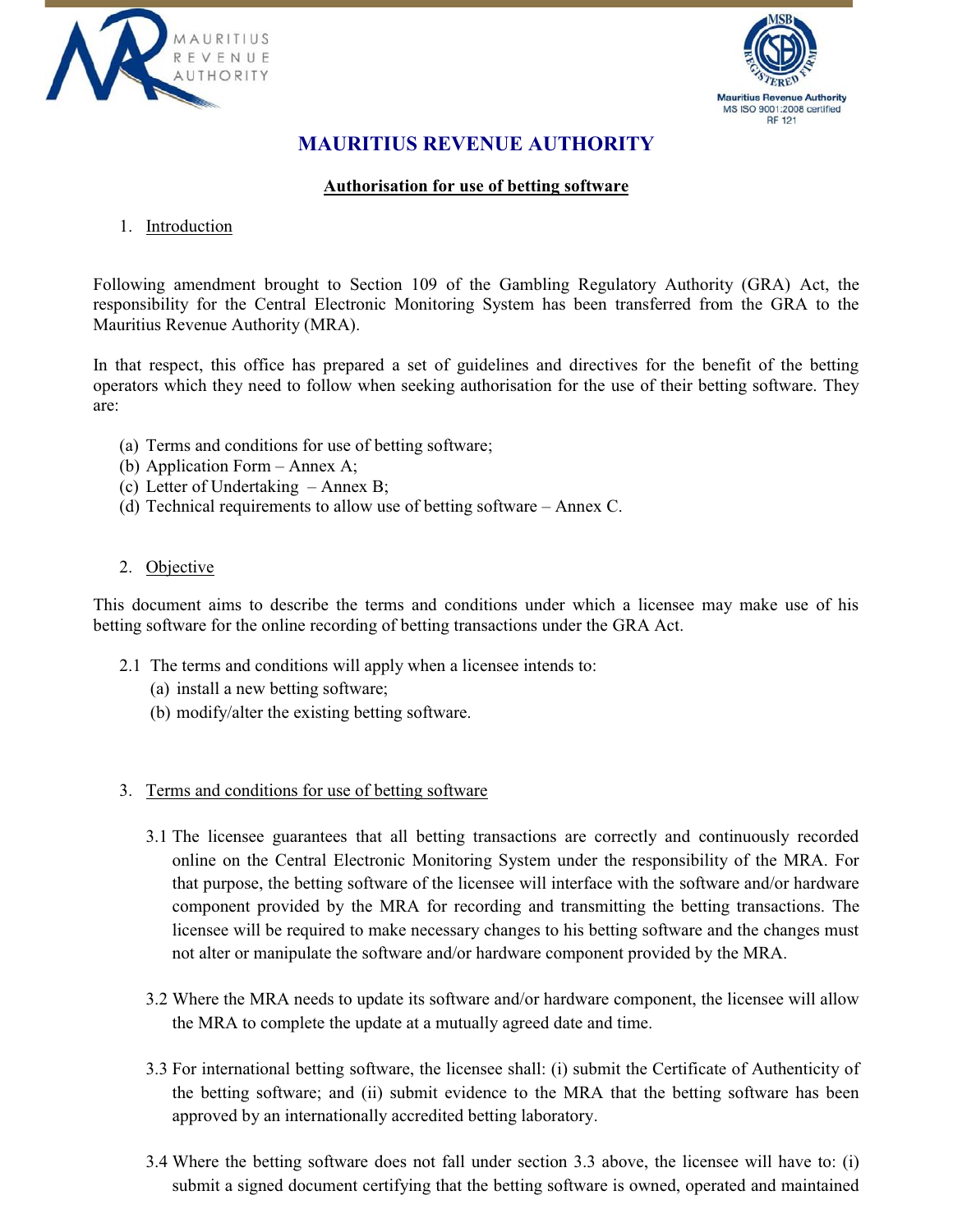by the software company; (ii) produce evidence that it has been authorised to use or purchase the betting software on such terms and conditions as may be approved by the software provider.

- 3.5 The MRA will authorise the use of betting software after the results of the tests are acceptable to the MRA. The testing process is expected to take one month.
- 4. Application Form, Letter of Undertaking and Technical Requirements to allow use of betting software

The licensee will be required to submit:

- (i) The application form (Annex A);
- (ii) The letter of undertaking (Annex B);
- (iii)The technical requirements (Annex C).

## 5. Submission of application

The licensee is required to submit the application form (Annex A), at least six weeks in advance, in order to enable all the procedures to be completed on time.

In case the application is not in order, this may result in delaying the processing of the application.

## 6. Failure to comply with the terms and conditions for the use of the betting software

If the licensee is found not to comply with the terms and conditions specified above, the MRA will take appropriate action with regard to the betting software and inform the GRA accordingly.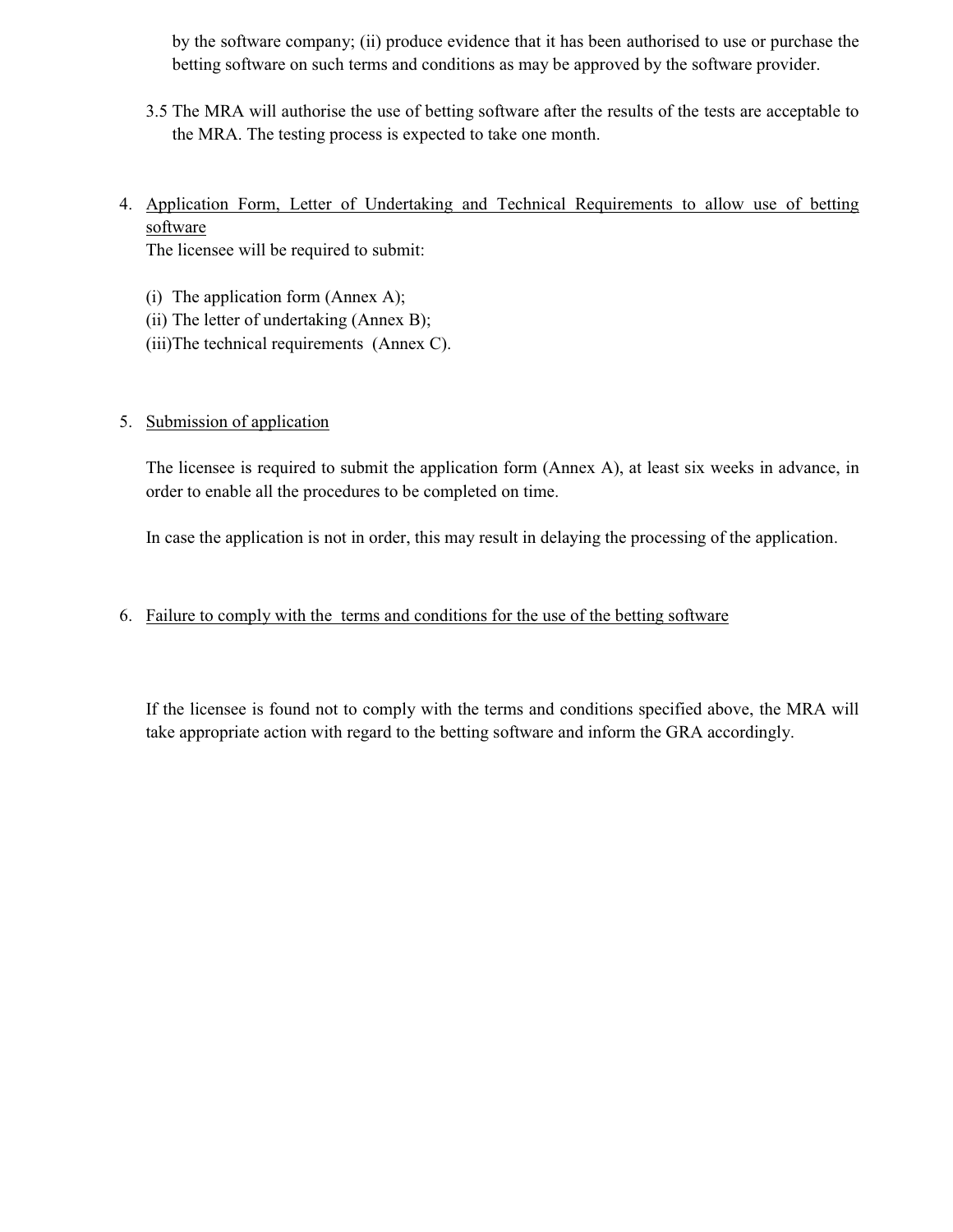



## **MAURITIUS REVENUE AUTHORITY APPLICATION TO INSTALL NEW SOFTWARE OR MODIFY/ALTER EXISTING SOFTWARE**

*To be completed by a licensee who intends to install a new betting software or modify/alter the existing betting software* 

| $\mathbf{1}$    | Title (Mr, Mrs, Miss)                                                                                                                 |                                                                         |
|-----------------|---------------------------------------------------------------------------------------------------------------------------------------|-------------------------------------------------------------------------|
| $\overline{2}$  | Surname                                                                                                                               |                                                                         |
| $\overline{3}$  | Other names                                                                                                                           |                                                                         |
| $\overline{4}$  | National Identity Card No.                                                                                                            |                                                                         |
| 5               | <b>Residential Address:</b><br><b>Street</b>                                                                                          |                                                                         |
|                 | Town / Village                                                                                                                        |                                                                         |
|                 | Region                                                                                                                                |                                                                         |
|                 | Postal code:                                                                                                                          |                                                                         |
| 6               | <b>Business Address:</b><br>(if Applicable)<br><b>Street</b>                                                                          |                                                                         |
|                 | Town / Village                                                                                                                        |                                                                         |
|                 | Region                                                                                                                                |                                                                         |
|                 | Postal code:                                                                                                                          |                                                                         |
| $\overline{7}$  | Phone No.                                                                                                                             | Office:<br>Mobile:<br>Home:                                             |
| 8               | Number<br>Tax<br>Account<br>(TAN)                                                                                                     |                                                                         |
| 9               | License ID                                                                                                                            |                                                                         |
| 10              | <b>Business</b><br>Registration<br>Number (BRN)                                                                                       |                                                                         |
| $\overline{11}$ | Nature of business                                                                                                                    | Horse Racing $\Box$<br>Football $\Box$<br>(Please Tick)                 |
| 12              | <b>Email Address</b>                                                                                                                  |                                                                         |
| 13              | Reason for application                                                                                                                | New software $\Box$ Modify/Alter existing software $\Box$ (Please Tick) |
| 14              | Provide any other relevant<br>information to install new<br>betting<br>software<br>or<br>modify/alter<br>existing<br>betting software |                                                                         |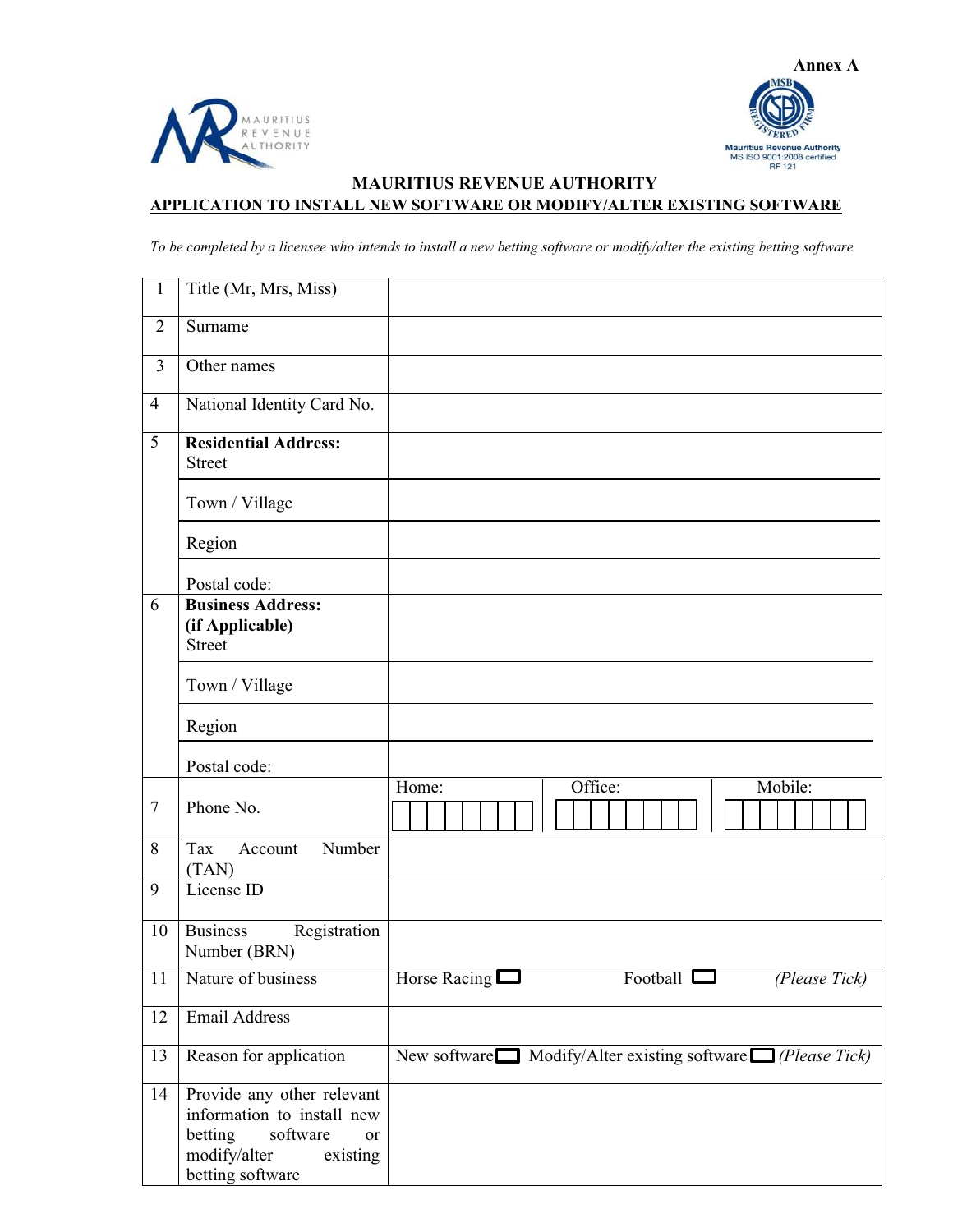Date: Your  $Ref.$ MRA Ref.:

The Director General, Mauritius Revenue Authority Ehram Court Cnr Mgr. Gonin & Sir Virgil Naz Streets, Port Louis Dear Sir,

This is to certify that the information provided is true and correct. The licensee accepts full responsibility and certifies that:

- 1. <<*Name of Licensee*>> ensures that the betting software *<<Name of software>>* abides to the terms and conditions specified under the Gambling Regulatory Authority (GRA) Act.
- 2. <<*Name of Licensee*>> guarantees that all betting transactions are correctly and continuously recorded online on the central electronic monitoring system under the responsibility of the MRA.
- 3. <<*Name of Licensee*>> complies with the established procedures for testing the betting software as per Annex C: Technical Requirements to allow use of betting software.
- 4. <<*Name of Licensee*>> has made the necessary changes to the betting software which will not alter or manipulate the software and/or hardware component provided by the MRA.
- 5. <<*Name of Licensee*>> will allow the MRA to complete the update, on a mutually agreed date and time, when the MRA needs to update its software and/or hardware component.
- *6. (Delete as appropriate)*

Option 1: International software

<<*Name of Licensee*>> is herewith submitting (i) the Certificate of Authenticity of the betting software; and (ii) evidence that the betting software has been approved by an internationally accredited betting laboratory.

Option 2: The betting software does not fall under section 3.3 <<*Name of Licensee*>> is herewith submitting (i) a signed document certifying that the betting software is owned, operated and maintained by the software company; (ii) evidence that it has been authorised to use or purchase the betting software on such terms and conditions as may be approved by the software provider;

7. <<*Name of Licensee*>> shall be solely responsible and personally liable for any damage or other liabilities arising out of the use of the betting software *<<Name of software*>>. In case the betting software  $\leq$ *Name of software* $\geq$  is found not to comply with the terms and conditions of this betting software policy. The MRA will report to GRA for appropriate actions.

Name: In the capacity of:

**Annex B** 

Signed: Official Seal:

*<<Note: This Letter of Undertaking must be on the letterhead of the Licensee, must be signed by a person competent and having the power of attorney to bind the Licensee, and must be submitted by the Licensee as specified in the Betting Software Policy>>*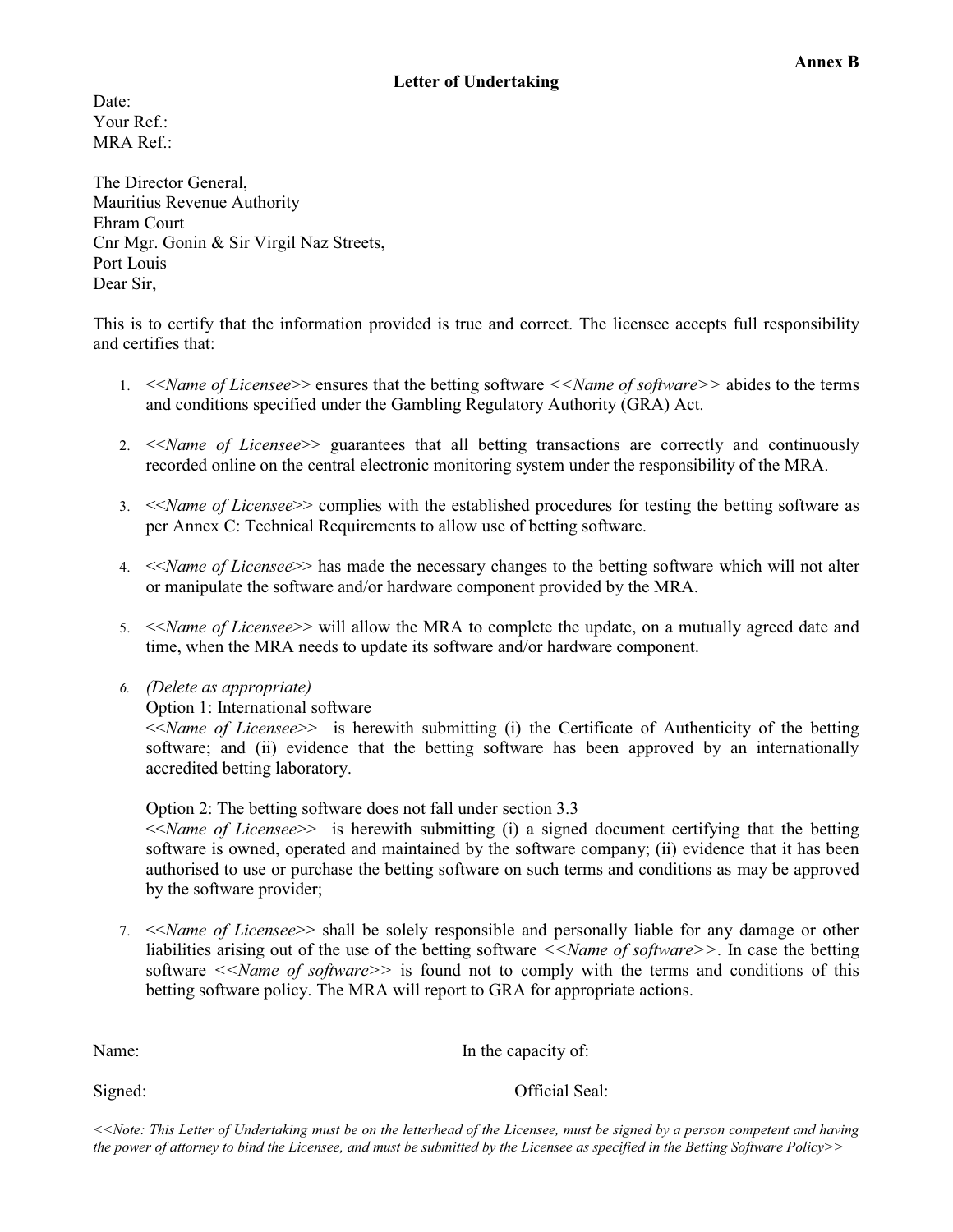

**Annex C** 

# **TECHNICAL REQUIREMENTS TO ALLOW USE OF BETTING SOFTWARE**

| Ref            | List of Tasks to be accomplished   Responsibility                                                                                                                                                                                                                                                                                                                                                                                                                                                                                                                                                                                                                                                                                                                                                                                                          |            | Date | <b>Status</b> | <b>Comments on Progress</b> |  |
|----------------|------------------------------------------------------------------------------------------------------------------------------------------------------------------------------------------------------------------------------------------------------------------------------------------------------------------------------------------------------------------------------------------------------------------------------------------------------------------------------------------------------------------------------------------------------------------------------------------------------------------------------------------------------------------------------------------------------------------------------------------------------------------------------------------------------------------------------------------------------------|------------|------|---------------|-----------------------------|--|
| $\mathbf{1}$   | Request to use new betting software or modified/altered existing betting software                                                                                                                                                                                                                                                                                                                                                                                                                                                                                                                                                                                                                                                                                                                                                                          |            |      |               |                             |  |
| 1.1            | Submit the Application Form<br>(Annex A) to use a new betting<br>software or to make modifications<br>alterations to the existing<br><sub>or</sub><br>betting software and annex with<br>the following documents:<br>(If the betting software is an<br>international software)<br>Certificate of Authenticity of<br>Ξ<br>the betting software.<br>Evidence that the<br>betting<br>software has been approved by<br>an internationally accredited<br>betting laboratory.<br>(If the betting software does not<br>fall under section 3.3)<br>Signed document certifying<br>that the betting software is<br>operated<br>owned,<br>and<br>maintained by the software<br>company;<br>Evidence that it has been<br>Ξ<br>authorised to use or purchase<br>the betting software on such<br>terms and conditions as may<br>be approved by the software<br>provider. | Licensee   |      |               |                             |  |
| 1.2            | Process application to use a new<br>betting software or modify/alter<br>the existing betting software.                                                                                                                                                                                                                                                                                                                                                                                                                                                                                                                                                                                                                                                                                                                                                     | <b>MRA</b> |      |               |                             |  |
| 2 <sup>1</sup> | Integration of betting software with MRA software and/or hardware component                                                                                                                                                                                                                                                                                                                                                                                                                                                                                                                                                                                                                                                                                                                                                                                |            |      |               |                             |  |
| 2.1            | Issue a letter to provide the<br>guidelines and procedures to the<br>Licensee in order for the betting<br>software to communicate with the<br>MRA's software and/or hardware<br>component.                                                                                                                                                                                                                                                                                                                                                                                                                                                                                                                                                                                                                                                                 | <b>MRA</b> |      |               |                             |  |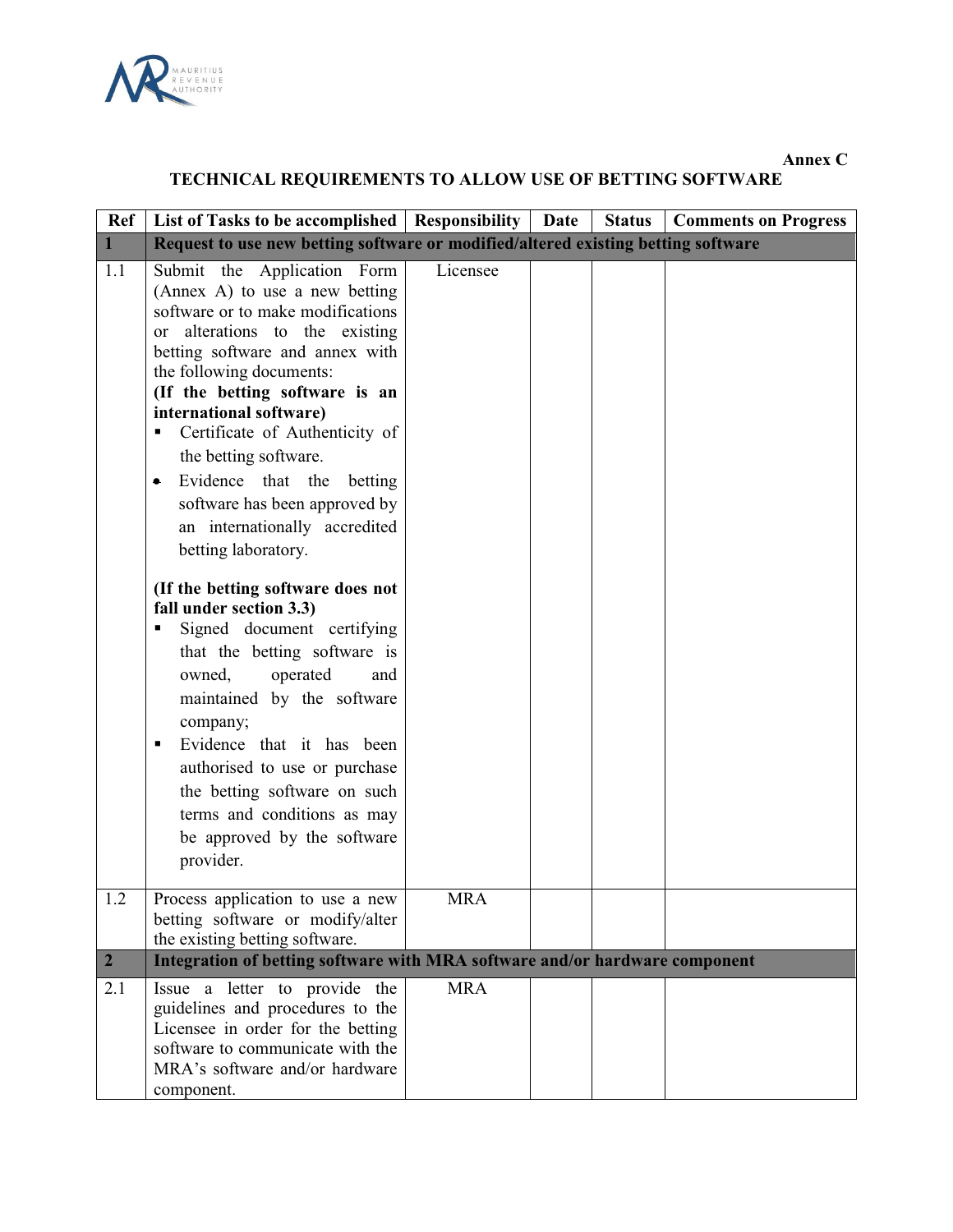

| 2.2                     | Liaise with the software supplier                                      | Licensee   |  |  |
|-------------------------|------------------------------------------------------------------------|------------|--|--|
|                         | to make the necessary changes to                                       |            |  |  |
|                         | the betting software so that all                                       |            |  |  |
|                         | betting transactions are correctly                                     |            |  |  |
|                         | and continuously recorded online                                       |            |  |  |
|                         | at the MRA.                                                            |            |  |  |
| 2.3                     | Officially inform the MRA that                                         | Licensee   |  |  |
|                         | integration of betting software                                        |            |  |  |
|                         | with the MRA software and/or                                           |            |  |  |
|                         | hardware component has been                                            |            |  |  |
|                         | completed.                                                             |            |  |  |
| $\overline{\mathbf{3}}$ | Testing the continuous online recording of betting transactions at MRA |            |  |  |
|                         |                                                                        | <b>MRA</b> |  |  |
| 3.1                     | Issue a letter to request Licensee<br>to test the continuous online    |            |  |  |
|                         |                                                                        |            |  |  |
|                         | recording of betting transactions                                      |            |  |  |
|                         | at the MRA at a scheduled date<br>and time.                            |            |  |  |
| 3.2                     | Simulate a test environment and                                        | Licensee   |  |  |
|                         | take test bets.                                                        |            |  |  |
| 3.3                     | Ensure that the test bets are                                          | <b>MRA</b> |  |  |
|                         | correctly<br>and<br>continuously                                       |            |  |  |
|                         | recorded online at the MRA.                                            |            |  |  |
| 3.4                     | Extract the test bet transactions                                      | Licensee   |  |  |
|                         | from system and email to the                                           |            |  |  |
|                         |                                                                        |            |  |  |
| 3.5                     | MRA for comparison.<br>Scan receipts/tickets of the test               | Licensee   |  |  |
|                         | bets and email to the MRA for                                          |            |  |  |
|                         | verification.                                                          |            |  |  |
| $\overline{3.6}$        | Analyse the test files and request                                     | <b>MRA</b> |  |  |
|                         | the Licensee for amendments, if                                        |            |  |  |
|                         | necessary, until test is completed.                                    |            |  |  |
| $\overline{4}$          | Announced audit of system including testing of betting software        |            |  |  |
|                         |                                                                        |            |  |  |
| 4.1                     | Issue a letter to inform Licensee                                      | <b>MRA</b> |  |  |
|                         | that an announced audit of the                                         |            |  |  |
|                         | system including testing of the                                        |            |  |  |
|                         | betting software will be conducted                                     |            |  |  |
|                         | at a scheduled date and time.<br>$\overline{of}$ the                   |            |  |  |
| 4.2                     | Perform demonstration                                                  | Licensee   |  |  |
| 4.3                     | system and take test bets.<br>Ensure that the test bets are            | <b>MRA</b> |  |  |
|                         | correctly<br>and                                                       |            |  |  |
|                         | continuously<br>recorded online at the MRA.                            |            |  |  |
|                         |                                                                        | <b>MRA</b> |  |  |
| 4.4                     | Request to extract the test bet                                        |            |  |  |
|                         | transactions from system onto pen                                      |            |  |  |
|                         | drive for comparison.                                                  |            |  |  |
| 4.5                     | Take possession of receipts/tickets                                    | <b>MRA</b> |  |  |
|                         | of the test bets for audit purposes.                                   |            |  |  |
| 4.6                     | Perform audit of the test bets.                                        | <b>MRA</b> |  |  |